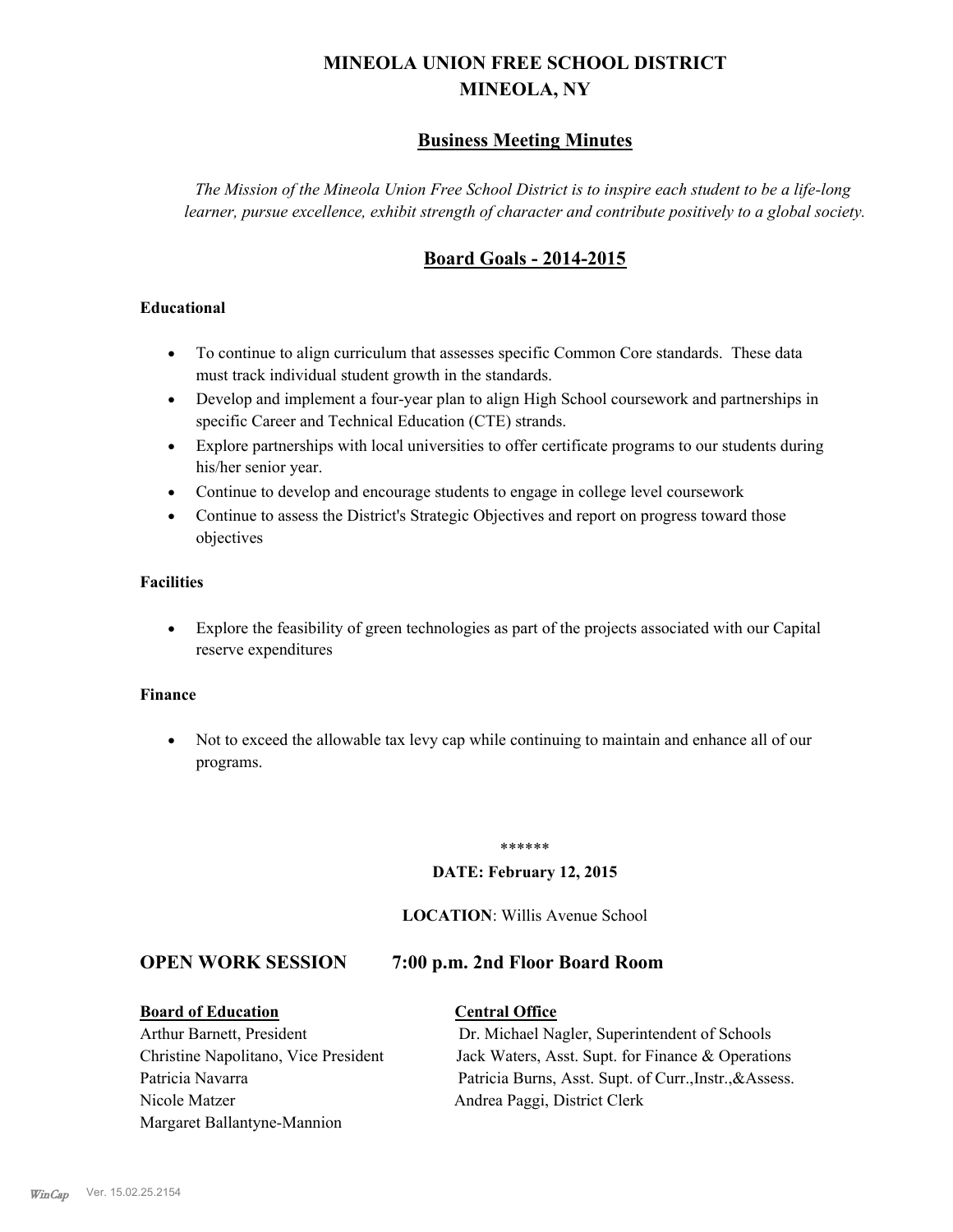# **A. Call to Order - 7:05pm B. Pledge of Allegiance C. Reading of Mission-** Christine Napolitano **D. Moment of Silent Meditation**

#### **E. Dais & Visitor Introductions**

Absent: Patricia Navarra

#### **F. High School Student Organization Report**

Tonight's SO report was by Craig VandeStouwe. He stated that Felicia was unable to be here tonight because she is preparing to leave tomorrow with the Marching Band on their trip to Disney. The Band will be performing in the Magic Kingdom. Craig also added that another group of students and chaperons will be leaving for Italy tomorrow night. He reported that the winter sports season is ending. Craig reported that the team from the High School placed 2nd in the Science Bowl on January 31. He added that before leaving the High School on Saturday for the Science Bowl, he looked in at the Lego League competition and it was cool looking. Craig also said that it is good for the school to host events like this and get our name out there to others. The Spring musical is "Annie Get Your Gun" and the students involved are getting very excited. The quarter two grades at the High School were just posted. Craig stated that the SO continues their efforts to raise money for scholarships and local charities with a Valentine sale tomorrow. Dr. Ballantyne stated that she would like to acknowledge that Craig was at York College presenting his research project and she was proud to see him at the College at which she teaches. The Board also congratulated Craig and the rest of the team who took part in the Science Bowl.

#### **G. BOE Reports**

#### **a. Comments from Board Trustees**

Christine Napolitano had a wonderful time at the Mustang Stakes. Bugsy Malone was incredible. Ms. Napolitano also stated that she wanted to acknowledge the parent volunteers and thank them for all of their hard work. She is truly appreciative of all they do.

Nicole Matzer agreed with Ms. Napolitano that our parent volunteers do a great job. She also wanted to commend Mr. DeLuca on the wonderful job that he did with the play. It is not an easy task to organize such a large group of Middle School students. Ms. Matzer stated that Jazz Night was amazing and it was nice to see some of the younger students doing solos. She wished safe travels to both the Marching Band and the students going to Italy.

Margaret Ballantyne stated that the play was great and it was hard to keep in mind that the actors were just Middle School children. She reported that the past week was all about the Middle School for her. On Saturday, she attended that First Lego League and it was very exciting to see the students so enthusiastic and engaged. Dr. Ballantyne also thought it was great that some many staff people were there to show support. Dr. Ballantyne also visited Mr. Interrante's class last Friday and was very impressed with what she saw. The students were being real "scientists" and Mr. Interrante did a very good job keeping all of the groups engaged.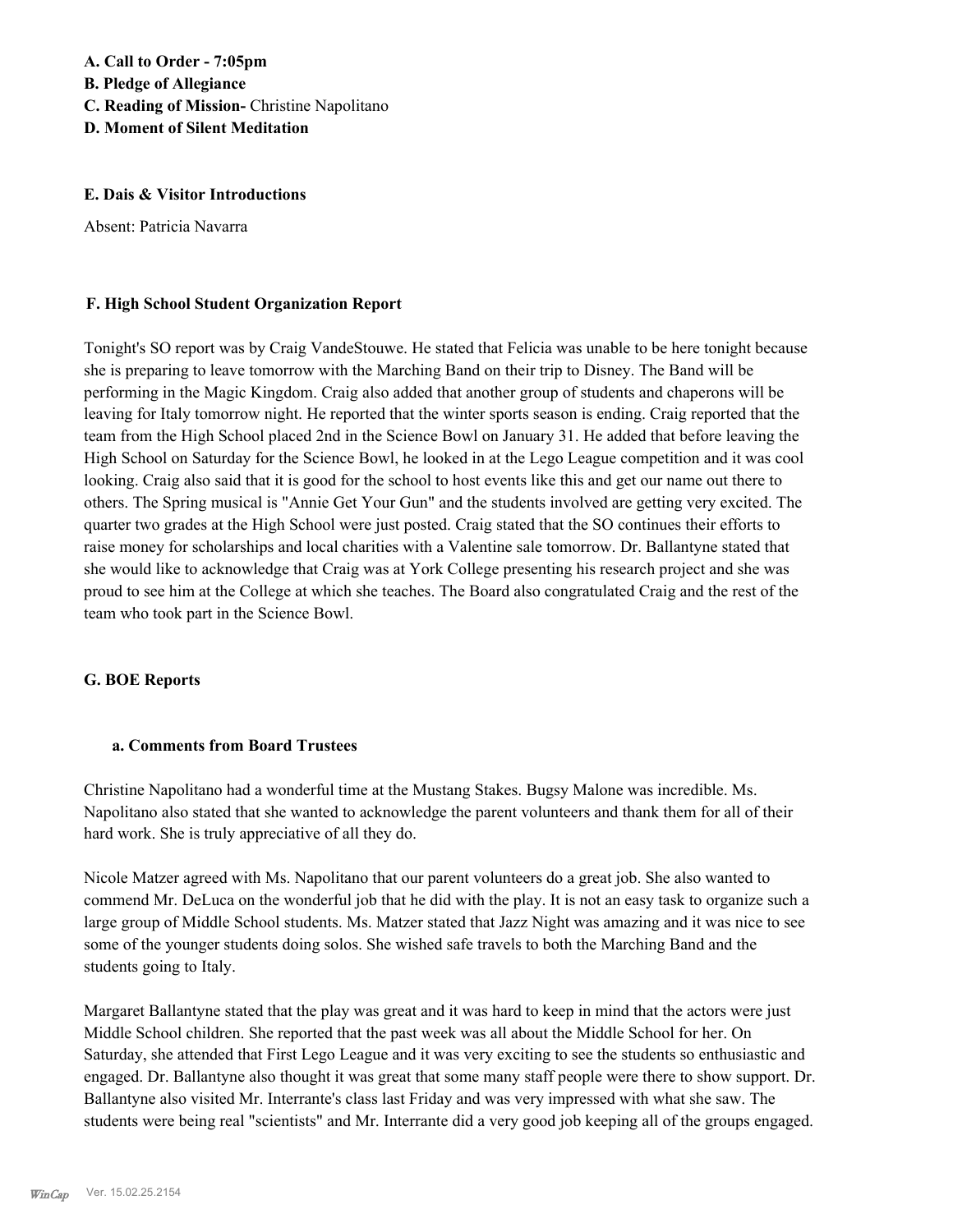#### **b. Comments from Board President**

Artie Barnett stated that the kids in Bugsy Malone did a great job and the auditorium turned out beautiful. He stated that Mr. DeLuca did a great job. Mr. Barnett stated that the Board was all over last night: Jazz Night, the Village Meeting and Dr. Nagler was in Albany. Mr. Barnett hopes that everyone enjoys the February break.

#### **c. Comments from Superintendent**

Dr. Nagler stated that he enjoyed many of the same events that the Board mentioned and was even able to live stream Jazz Night while he was in Albany. He was participating in an event with an organization called the "International Center for Leadership in Education". This organization works with school boards to film best practices in education. Nassau BOCES approached Dr. Nagler regarding the topic of Emerging Trends in Technology for our use of School for 1 and Standard Based grading. Mike did a presentation 7-9 minutes in length that was filmed and will put together with the other taped pieces. Dr. Nagler will make the link available once it is complete. He also added that one thing that he took away from this experience is that some of the things which are considered as "emerging" have already happened in Mineola. There was one case in which the trend took place here 2 years ago. Dr. Nagler feels that we will be lending our knowledge to many more districts.

Dr. Nagler stated that he loved hearing Craig's statements about the First Lego League competition. He feels it is a good thing when students recognize the importance of putting our District on display. Dr. Nagler was very pleased with all of the parent volunteers that helped on that day and added that they did a great job. On 2/28, we will be hosting the Junior First Lego League expo and four teams from Jackson Avenue will be participating.

The Superintendent stated that he attended the Booster Club meeting on Tuesday along with the architect, Michael Mark. He reported that there was a healthy discussion and new direction was given to the architect regarding the turf field and the track at the High School. There will be another meeting once the architect completes his tasks.

Dr. Nagler attended "Bugsy Malone" at the Middle School with his son. He loved the play, the new auditorium and the number of students involved in the production. It was not an easy task to work with such a large group but the staff was very patient. The High School spring musical is "Annie Get Your Gun" and the 8th and 9th grade production will be "Fiddler on the Roof".

#### **H. Old Business**

There was no old business this evening.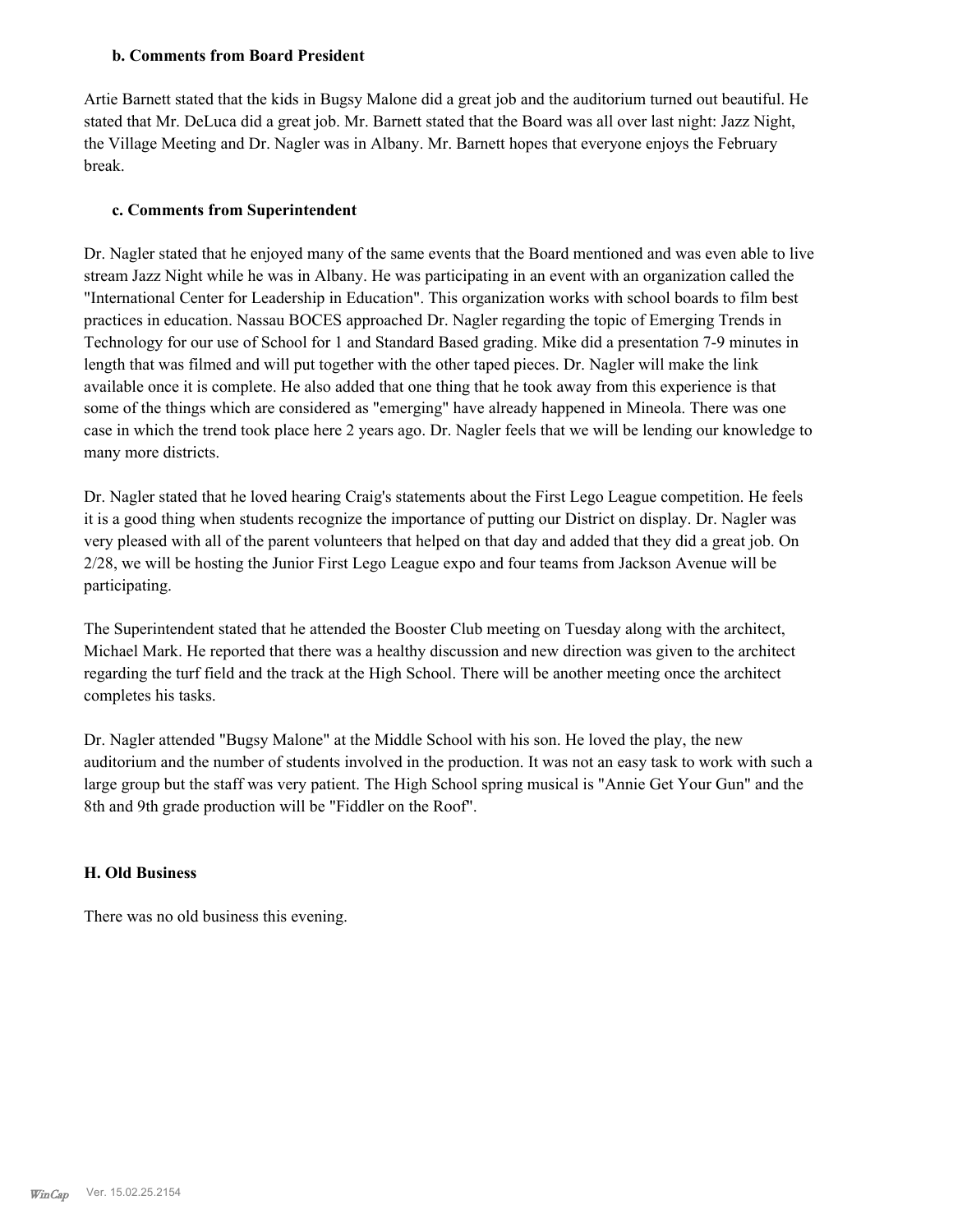#### **I. New Business**

Mr. Barnett asked if there was any new business and Ms. Matzer stated that she had one item. Ms. Matzer inquired when information regarding the summer program will be available for parents. Ms Burns stated that she hopes to have the information on line by March 1st. Some of the programs to be included are: Fast track, Camp Invention, Young Rembrandts and summer music. Mr. Barnett stated that he would like to plant a seed for parents; he was wondering if there is interest for starting a parent group supporting technology. Dr. Nagler stated that he would be surprised if a parent group is not started. He added that the First Lego League reminded him of the Home Show, in the way in which it was run. There were no other items from the Board.

#### **Annual Election and Budget Vote - May 19, 2015**

**RESOLUTION # 34 - BE IT RESOLVED** that the Board of Education of the Mineola Union Free School District approves of the following information regarding the Annual Election and Budget Vote scheduled for May 19, 2015:

- (a) The District's Annual Election will be held on **Tuesday**, **May 19, 2015**.
- (b) The District Clerk be authorized to make all necessary arrangements for the registration of qualified voters and for the conduct of the District's Annual Election to be held on **Tuesday**, **May 19, 2015**, including the rental and delivery of voting machines and the publication of the necessary notices of public budget hearing, and of said registration, as required by law, in the **Mineola American and Williston Times.**
- (c) The polls on the date of the Annual Election will be open for the period from 6:00 a.m. to 9:00 p.m., both inclusive.
- (d) The polls for voting purposes at these locations will be designated as (1) Jackson Avenue School; and (2) Meadow Drive School.
- (e) Each of the Inspectors of Election and Registrars designated by the Board of Education serve for such Annual Election and be compensated in the sum of **\$10.00** per hour for their services.
- (f) The President of the Board of Education will be designated as Chairperson, calling the election to order.
- (g) The form and content of the notice of the Public Budget Hearing and of the registration of voters and the annual election including the dates, times and places thereof as set forth in such notices, all as prepared by the District Clerk and annexed hereto, be approved.
- (h) Dr. Nagler and Mrs. Paggi are designated as Poll Clerks to canvass "affidavit ballots" to meet at the Superintendent's Office on **Wednesday**, **May 20, 2015**, at 3:00 p.m. for such purpose.
- (i) The Budget Hearing will take place on **Thursday, May 7, 2015** at 7:00 p.m., at the Willis Avenue School, with regard to the special meeting.
- (j) A special evening registration of voters shall take place on **Tuesday**, **May 5, 2015**, from 4:00 p.m. to 8:00 p.m. at the Willis Avenue School, located at 121 Jackson Avenue, Mineola, NY 11501.

**Motion:** Margaret Ballantyne

**Second:** Nicole Matzer

Discussion: The Superintendent stated this is the annual timeline and information regarding the Annual Election and Budget Vote.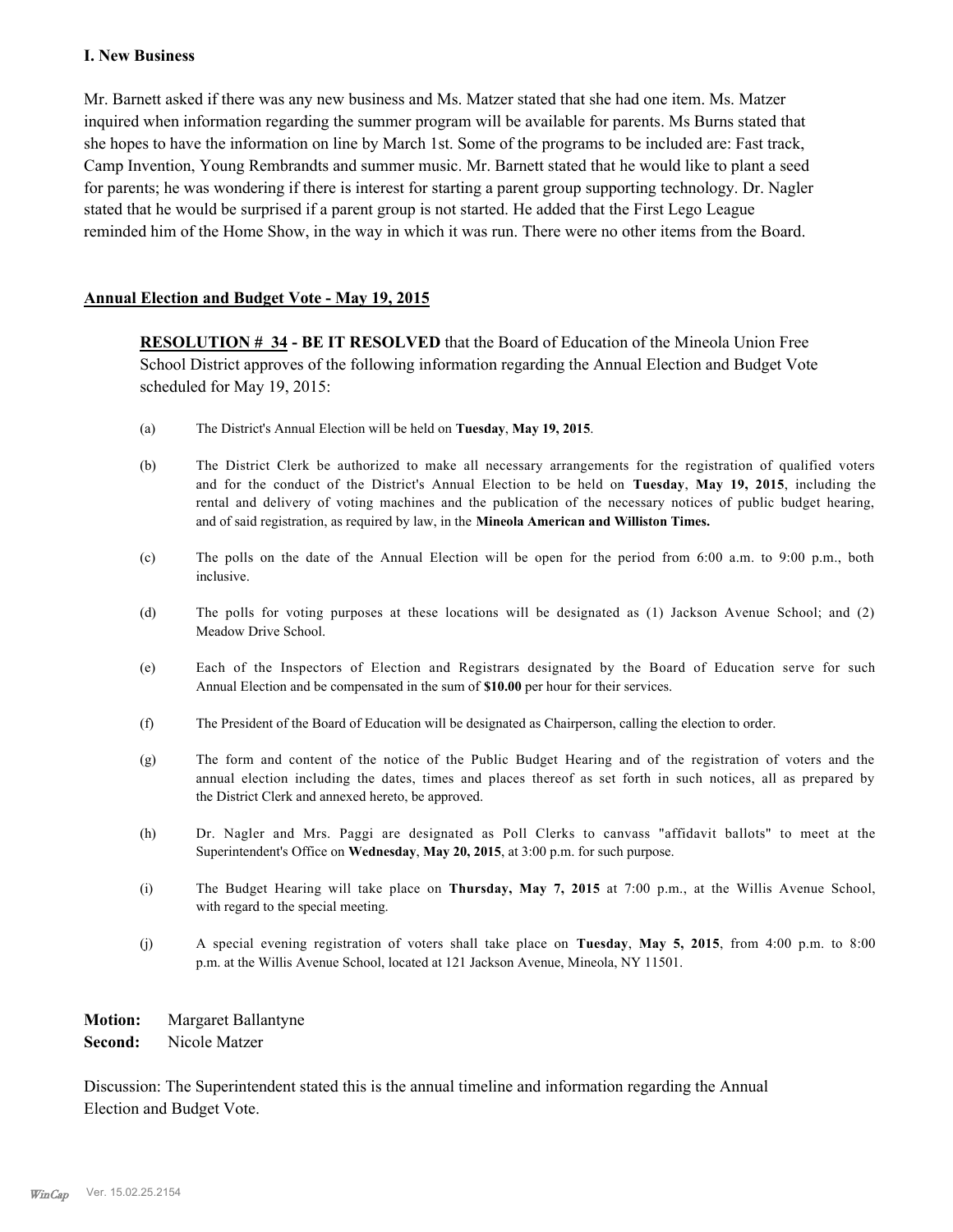| Yes: | Margaret Ballantyne   | No: | None |
|------|-----------------------|-----|------|
|      | Nicole Matzer         |     |      |
|      | Christine Napolitano  |     |      |
|      | <b>Arthur Barnett</b> |     |      |

#### **Passed:** Yes

#### **J. Consensus Agenda**

**RESOLUTION # 35 - BE IT RESOLVED** that the Board of Education approves the consensus agenda items J.1.a. through J.4.a.1., as presented.

| <b>Motion:</b> | Christine Napolitano  |     |      |
|----------------|-----------------------|-----|------|
| Second:        | Nicole Matzer         |     |      |
|                |                       |     |      |
| Yes:           | Margaret Ballantyne   | No: | None |
|                | Nicole Matzer         |     |      |
|                | Christine Napolitano  |     |      |
|                | <b>Arthur Barnett</b> |     |      |
|                |                       |     |      |

**Passed:** Yes

#### 1. **Accepting of Minutes**

That the Board of Education accepts the minutes of the January 15, 2015 Workshop Meeting and the January 29, 2015 Business Meeting as presented. a.

#### 2. **Instruction**

- a. Leave(s) of Absence/Child Rearing
- That the Board of Education grants a request to Lisa Balogh-Richards, for an unpaid Leave of Absence, for child-rearing purposes, effective September 1, 2015 to June 30, 2016. 1.
- That the Board of Education grants a request to Kim Morrissey, for an unpaid Leave of Absence, for child-rearing purposes, effective September 1, 2015 to June 30, 2016. 2.

#### 3. **Instruction: Contracted**

a. That the Board of Education approves the Special Education Services contract for a Parentally Place student between the Jericho UFSD and the Mineola UFSD for the 2013- 2014 school year.

b. That the Board of Education approves the Special Education Services contract for a Parentally Place student between the Jericho UFSD and the Mineola UFSD for the 2014- 2015 school year.

c. That the Board of Education approves the amendment to the contract for Related Services, approved on October 23, 2014, between Life's WORC and the Mineola UFSD for the 2014- 2015 school year.

#### 4. **Civil Service**

### a. Appointments

That the Board of Education approve the appointment of Joseph Theriot, to the position of Cleaner at the High School, to replace Gonzalo Gonzalez who retired, effective February 2, 2015. Salary will be \$41,459 on Step 1, plus a 6% night differential, equalling \$43,947. Probation is 26 weeks. 1.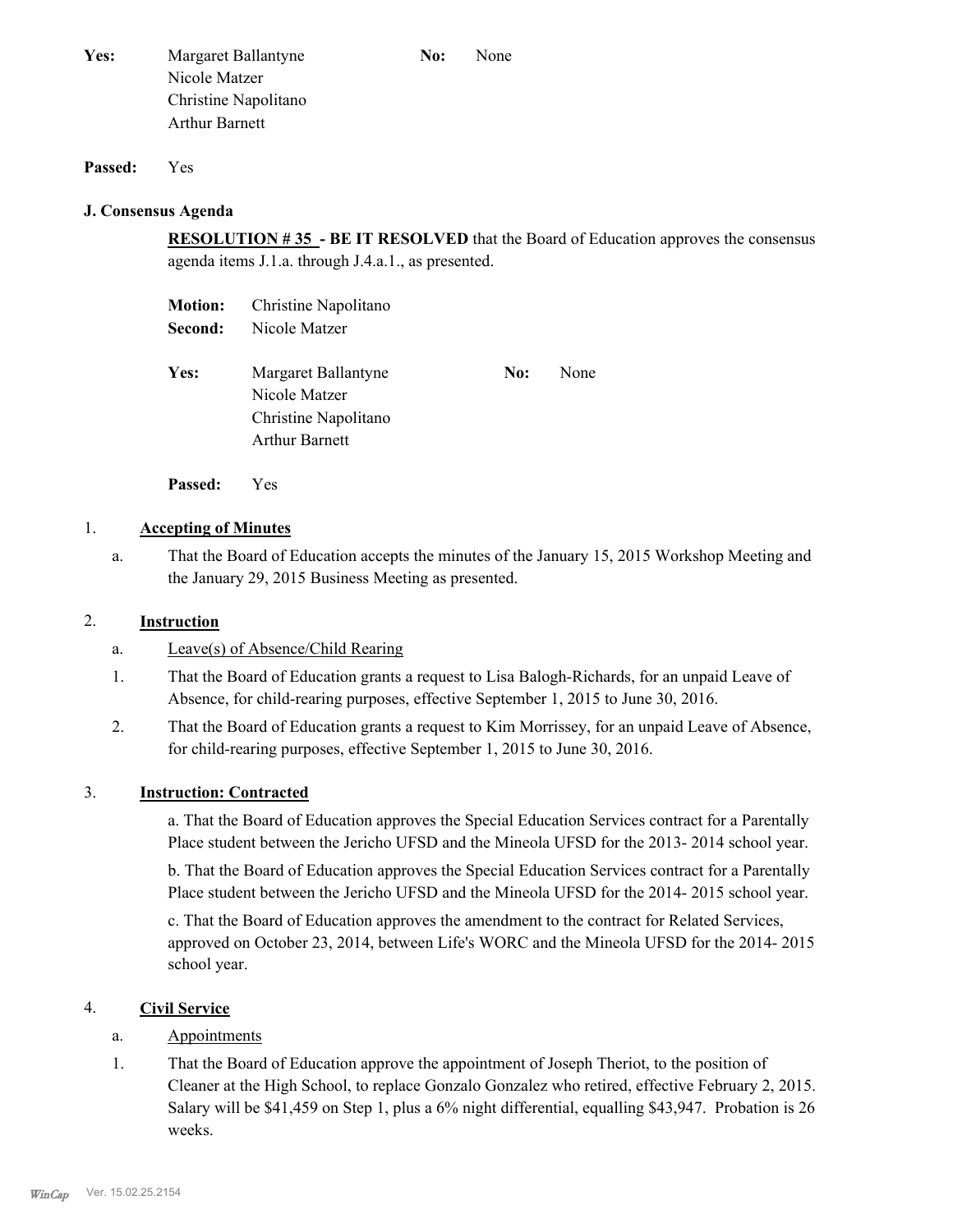#### **K. Superintendent's Report**

Superintendent of Schools' Reports for 2/12/15 Presentations:

1. Tax Levy Calculation

2. SMART Music presentation

Tonight's first presentation by the Superintendent is an "Explanation of the Tax Cap". \*This presentation can be found on the district website on the Board of Education page, under the heading presentations. Dr. Nagler explained that the 2% tax levy cap is not actually as simple as multiplying this year's levy by 2%; there is a very complicated formula that is used to determine the tax cap. Dr. Nagler displayed part one of the formula to determine the adjusted prior year levy. In the first part of the formula, the prior year tax levy is multiplied by tax based growth. This tax base growth is supplied annually by State taxation and Finance department. He stated that new growth equals new expenses which need to be accounted for. The PILOTS present a problem because when a building receives a PILOT, the expenses are not accounted for and this is a loss that repeats and compounds year after year. This matters a great deal to the District and the result is \$9 million over twenty years. Dr. Nagler also displayed the Capital Expense Exemption which is equal to 2,105,904. Next, the complete Part 1 of the formula was displayed and the resulting adjusted prior year tax levy is 77,208,759. This number is used in the formula for determining the new levy which is 80,124,763. The increase in levy from last year is 1,079,522 or 1.37%. Dr. Nagler stated that the question is can we maintain all current programs as well as introducing some new programming with a little over a million dollars. He believes it is possible due to the nine retirements this year. Mr. Barnett asked when we are going to have a solid number of aid from the governor. The Superintendent stated that for now we are keeping that number flat because the district must adopt a budget by April 24th and it does not look like the State budget will be finalized prior to that time. Ms. Napolitano asked the Superintendent how many years has the District been at or less than 2 1/2 % and he replied 8 years. There were no additional questions or comments at this time.

The Superintendent introduced Joe Owens, Supervisor of Fine and Performing Arts, to present "SmartMusic in Action". \*This presentation can be found on the District website on the Board of Education page, under the heading presentations. SmartMusic is a partnership with music and technology. Mr. Owens gave the following snapshot of the Music Department: there are about 1000 Instrumentalists grades 3- 12; 200 students choose to be assessed through the solo NYSSMA Festival and only between 3% and 5% of all students take private lessons. The Goals of the Music program are to increase independent time on task (practicing) and increase overall skill level (ensemble/solo NYSSMA). Mr. Owens explained the outcome of these goals. He stated that as skills improve, so does the students enjoyment. Also, there is the following non-musical, improved student development: reinforced Bi-Lateral connections, problem solving, fine motor skills, computational skills, verbal comprehension, communication and teamwork.

Mr. Owens explained the SmartMusic Program components. First, there is guided practice and motivation: it has a game-like format, allows for background accompaniment, iPad integration and instant feedback (automatic playback and recording). There is also a Literature Warehouse containing method books, concert literature and solo festival literature. At this point in the presentation, Mr. Owens played a few videos to demonstrate how Smart Music is being utilized in the music classes as well as student testimonials regarding the program. Mr. Owens also explained how teachers are able to use this program. They are able to send out specific pieces of music for students to practice and then they can track what is being done at home. The Smart Music program is not used for vocals. According to Mr. Owens, the younger students love this program but the 8th graders just like it. Mr. Owens hopes to continue the use of Smart Music with the Middle School Instrumental music grades 5-7. It is currently, used in Orchestra 5, Band 6 and Band 8.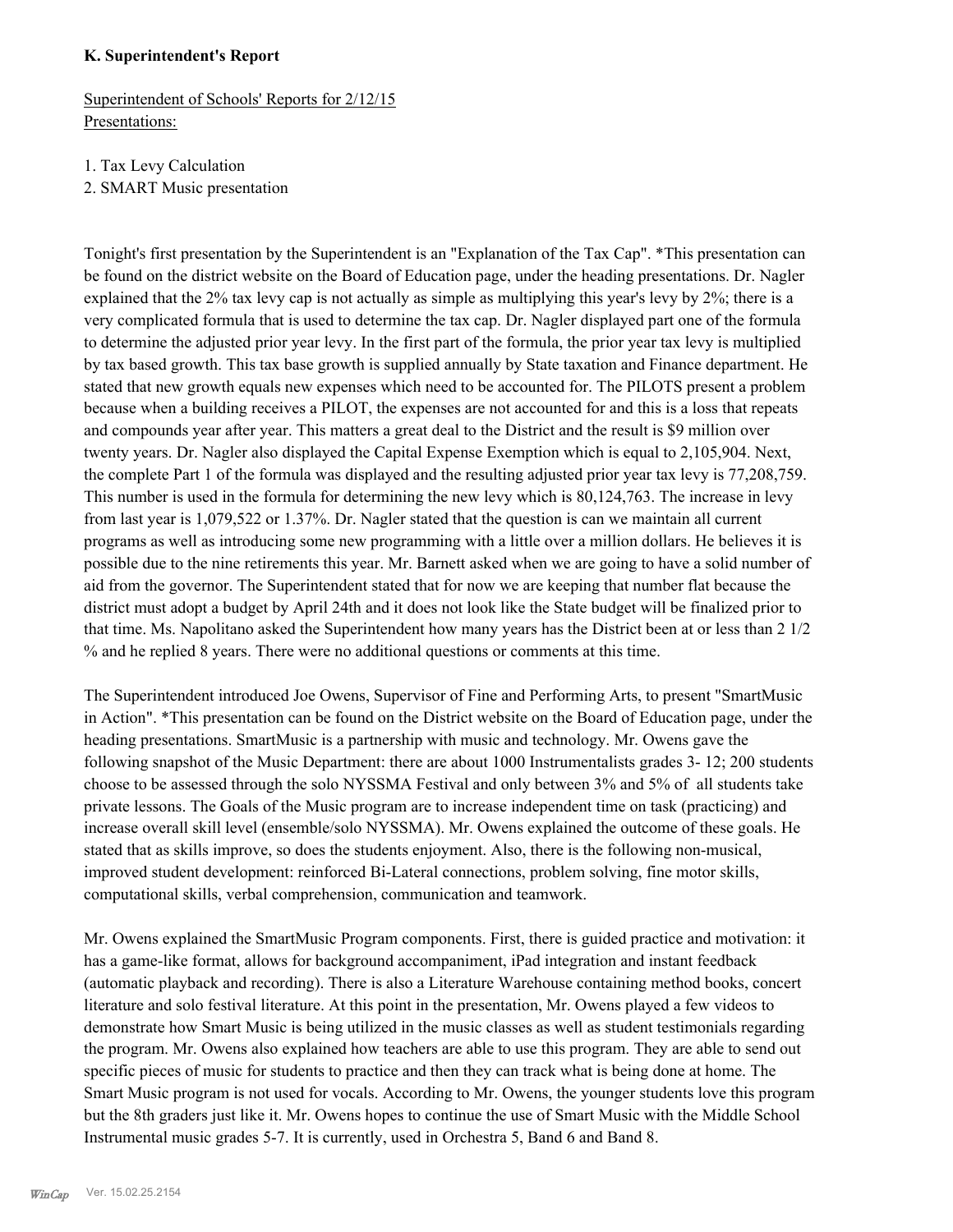Mr. Owens asked the Board if there were questions or comments. Ms. Matzer stated that she is very happy with the purchase of this program. Ms. Napolitano stated that she is very impressed with this program specifically the accompaniment piece. She asked if teachers see improvement and he stated that some improvement has been seen. Dr. Ballantyne asked if teachers can track this information. Mr. Owens stated that currently they need some better baseline data. Mr. Barnett stated that he loves this program; there is instant feedback and instant correction. Dr. Nagler inquired if the program can focus on the entire band playing a piece of music and Mr. Owens stated that the program is very good at picking up the "clunkers" during the piece. Dr. Nagler asked about the cost and Mr. Owens stated that it is fairly expensive. Dr. Nagler will discuss with Mr. Owens the budget needed. Mr. Owens also added that he had spoken to surrounding district about forming a cooperative for this program. Mr. Barnett asked if this program is available in practice rooms currently. Mr. Owens stated that there is a practice room subscription and all machines in the music rooms have this program. The Board thanked Mr. Owens for his presentation.

#### Superintendent Comments

The Superintendent had no other comments this evening but stated that he was in need of an Executive Session to discuss an employee disciplinary matter.

#### **L. Public Comments**

Mr. Barnett opened the floor to public comment. There was one parent/resident that had comments this evening concerning the use of I pads. She discussed the pros and cons and voiced a concern that she has with regards to her children. Dr. Nagler instructed her to email him the specifics and he will address the issue himself. The speaker thanked Dr. Nagler for his response. There were no other public comments this evening.

#### **M. Executive Session Time: 8:20 p.m.**

A motion was made at 8:20pm, for the Board of Education to go into Executive Session to discuss an employee disciplinary matter.

| <b>Motion:</b><br>Second: | Margaret Ballantyne<br>Nicole Matzer                                                  |     |      |
|---------------------------|---------------------------------------------------------------------------------------|-----|------|
| Yes:                      | Margaret Ballantyne<br>Nicole Matzer<br>Christine Napolitano<br><b>Arthur Barnett</b> | No: | None |

**Passed:** Yes